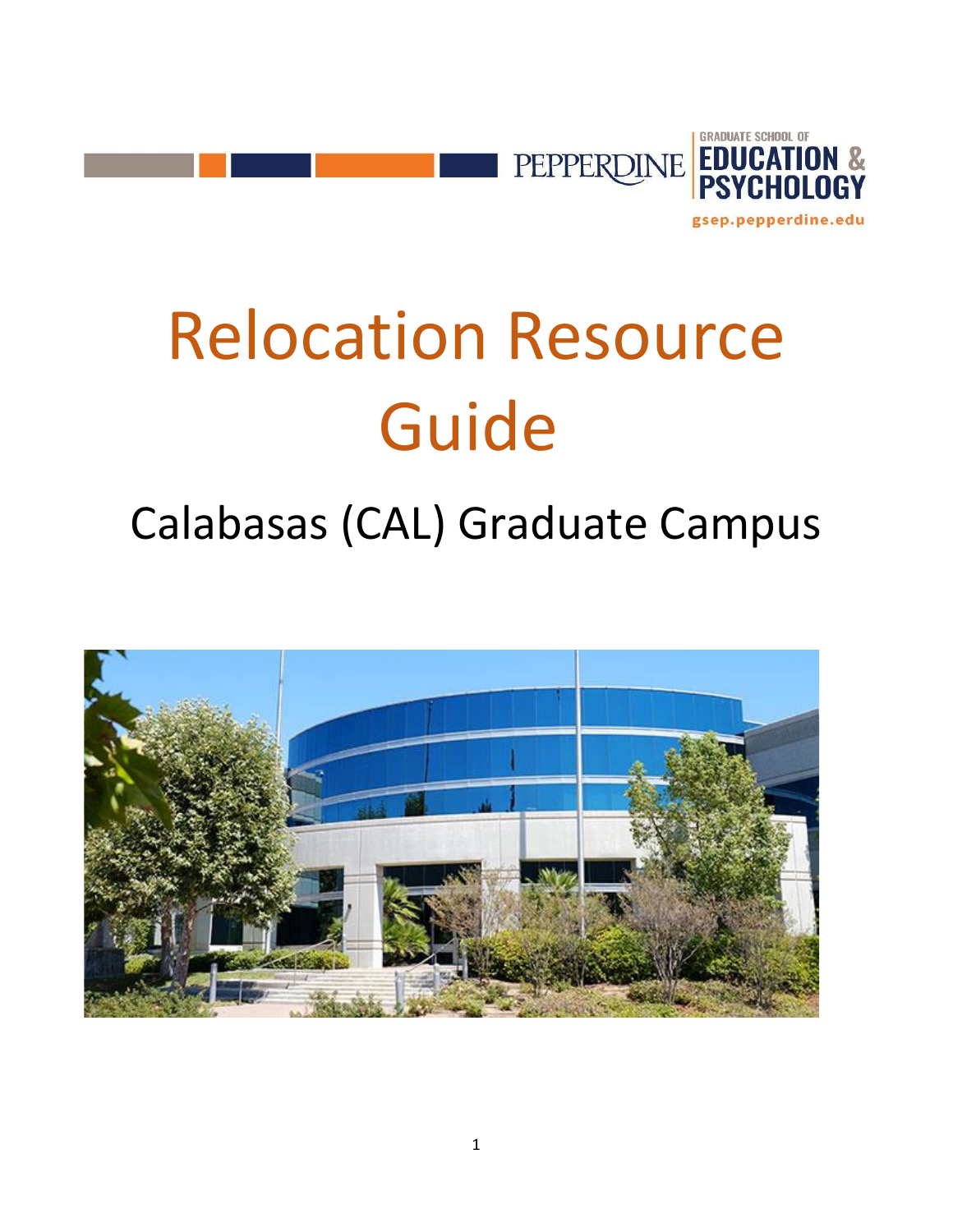# Table of Contents

For questions, send an email to: [GSEP.Housing@pepperdine.edu](mailto:GSEP.Housing@pepperdine.edu)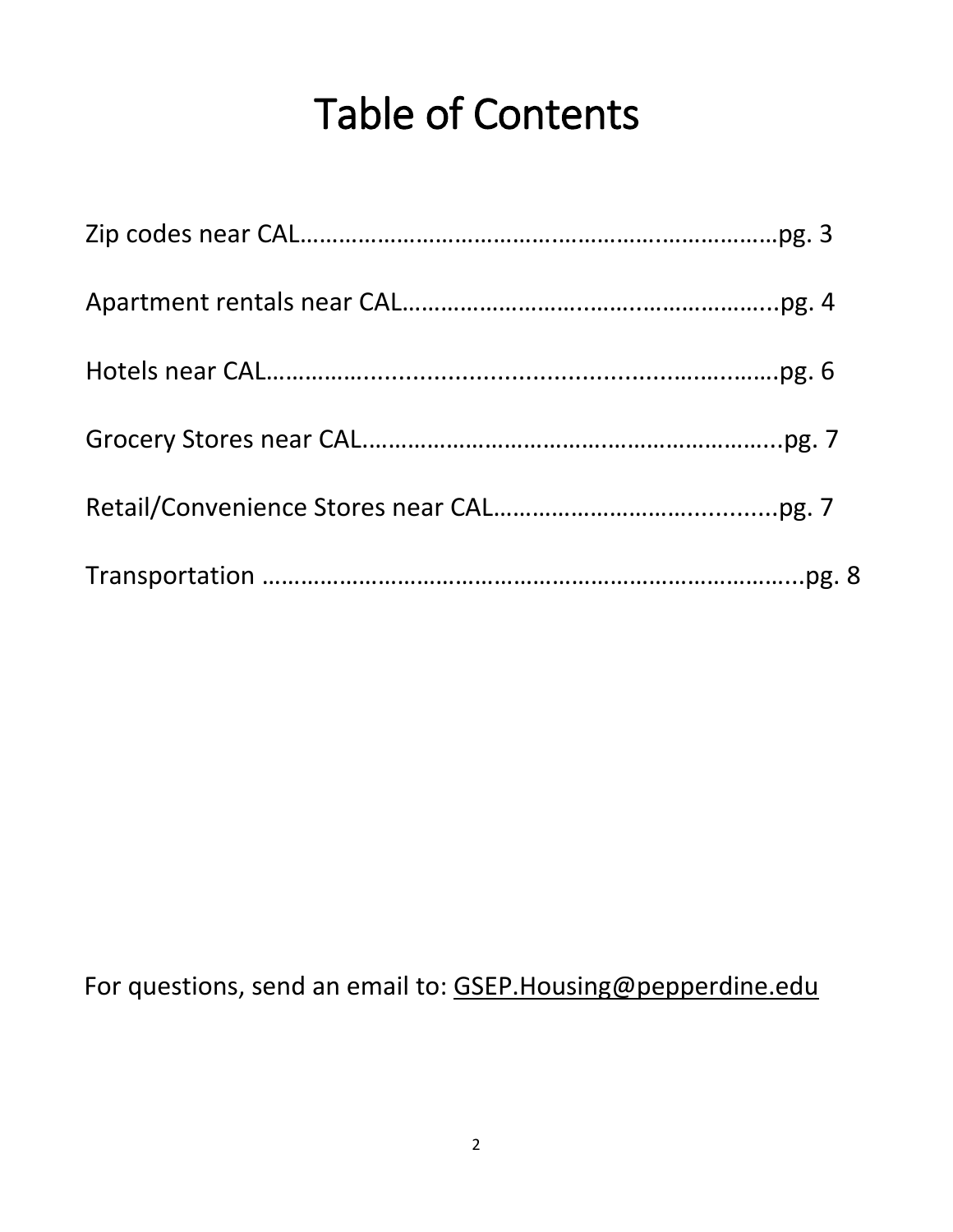# Zip codes near GSEP, CAL Campus

The provided zip codes are cities close to the Calabasas campus. This information is helpful to conduct apartment searches close to the campus.

> City of Calabasas *Zip codes: 91301 and 91302*

> > City of Topanga *Zip code: 90290*

City of Agoura Hills *Zip codes: 91301 and 91377*

City of Woodland Hills *Zip codes: 91302, 91303 91367, and 91364*

> City of West Hills *Zip codes: 91307 and 91304*

City of Canoga Park *Zip codes: 91304, 91303, 91306, and 91307*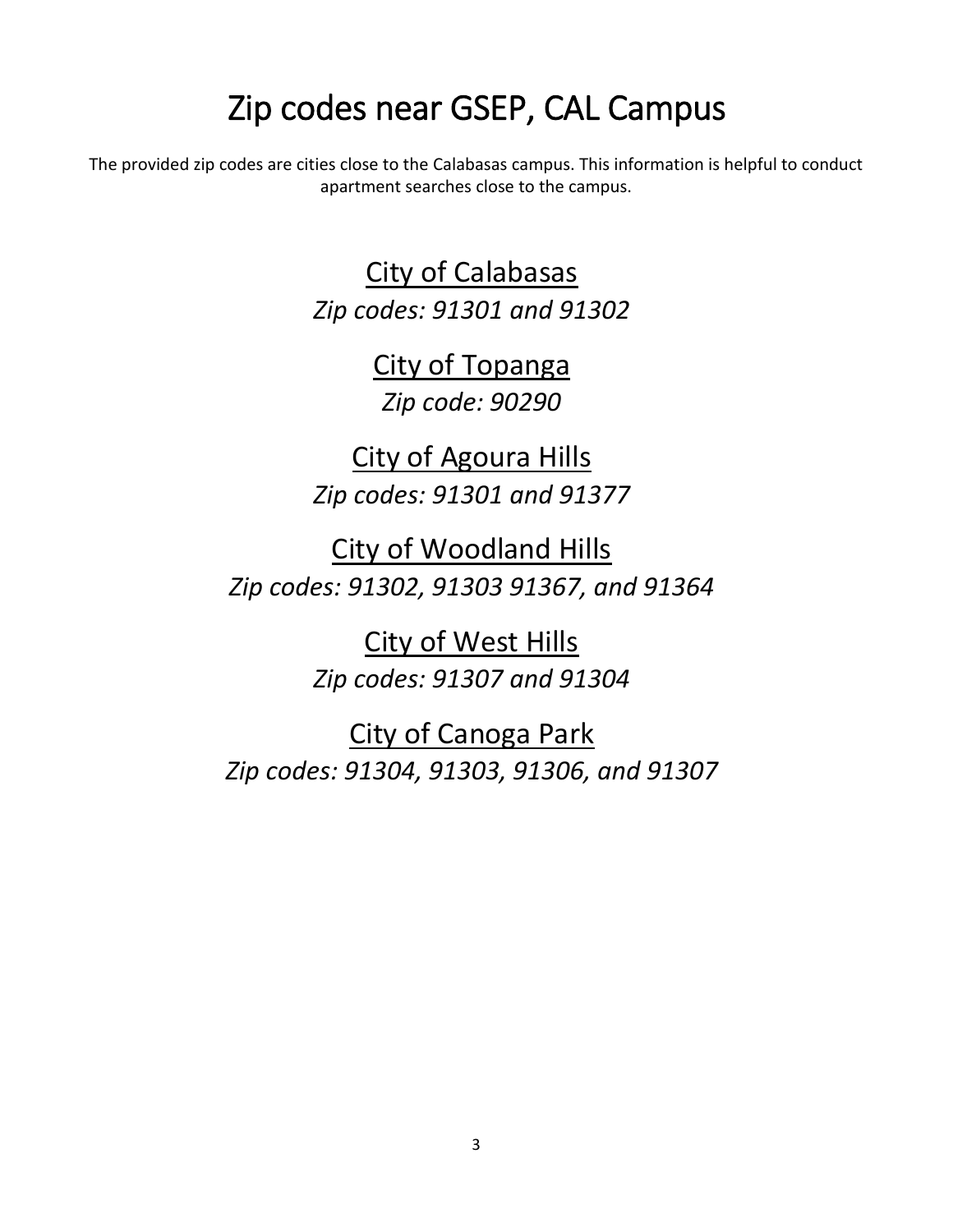# Apartment rentals near GSEP, CAL Campus

The following is a *partial* list of apartments in proximity to the Calabasas (CAL) Graduate Campus. This list is provided as a service. It is not intended as an endorsement of any facility listed. Note: Prices are subject to change. Rates are effective as of March 2022.

#### **Avalon Calabasas**

3831 N. Orchid Ln. Calabasas, CA 91302 (818) 583-8690 **Distance:** 1.0 miles from CAL Campus **Amenities:** Picnic area, basketball & volleyball courts, spa, washer/dryer, smoke free, balcony, & hardwood floors **Price Range:** 1 bed: \$2,451+, 2 beds: \$2,933+ **Office Hours:** Monday: 9:30 am-6:30 pm, Tuesday-Saturday: 8:30 am – 5:30pm, Sunday: closed **Website: [www.avaloncommunities.com](http://www.avaloncommunities.com/)**

#### **Malibu Canyon Apartments**

5758 Las Virgenes Rd. Calabasas, CA 91302 (805) 870-9367 **Distance:** 2.0 miles from CAL Campus **Amenities:** Pet friendly, Dog Park, outdoor fireplace lounge, washer/dryer, granite countertops**,**  swimming pool, & fitness center **Office hours:** Monday- By Appointment only Tuesday-Saturday: 10 am- 6 pm, Sunday: closed **Price Range:** 1 bed: \$2,040+, 2 beds: \$3,004+, and 3 beds: \$3,550+ **Website: [www.malibucanyonliving.com](http://www.malibucanyonliving.com/)**

#### **Old Agoura Luxury Apartments**

5250 Chesebro Rd. Agoura Hills, CA 91301 (844) 655-6463 **Distance:** 2.3 miles from CAL campus **Amenities:** Hardwood flooring, ceiling fans, pet friendly, quartz kitchen counters, spacious patios, courtyard **Price Range:** 1 bed: \$2,305+, 2 beds: \$3,650+ & 3 beds: \$3,495+ **Office Hours:** Monday-Friday: 9 am-6 pm

**Listings: <https://www.westsiderentals.com/agoura-hills-ca/old-agoura-luxury-apartments-1539505>**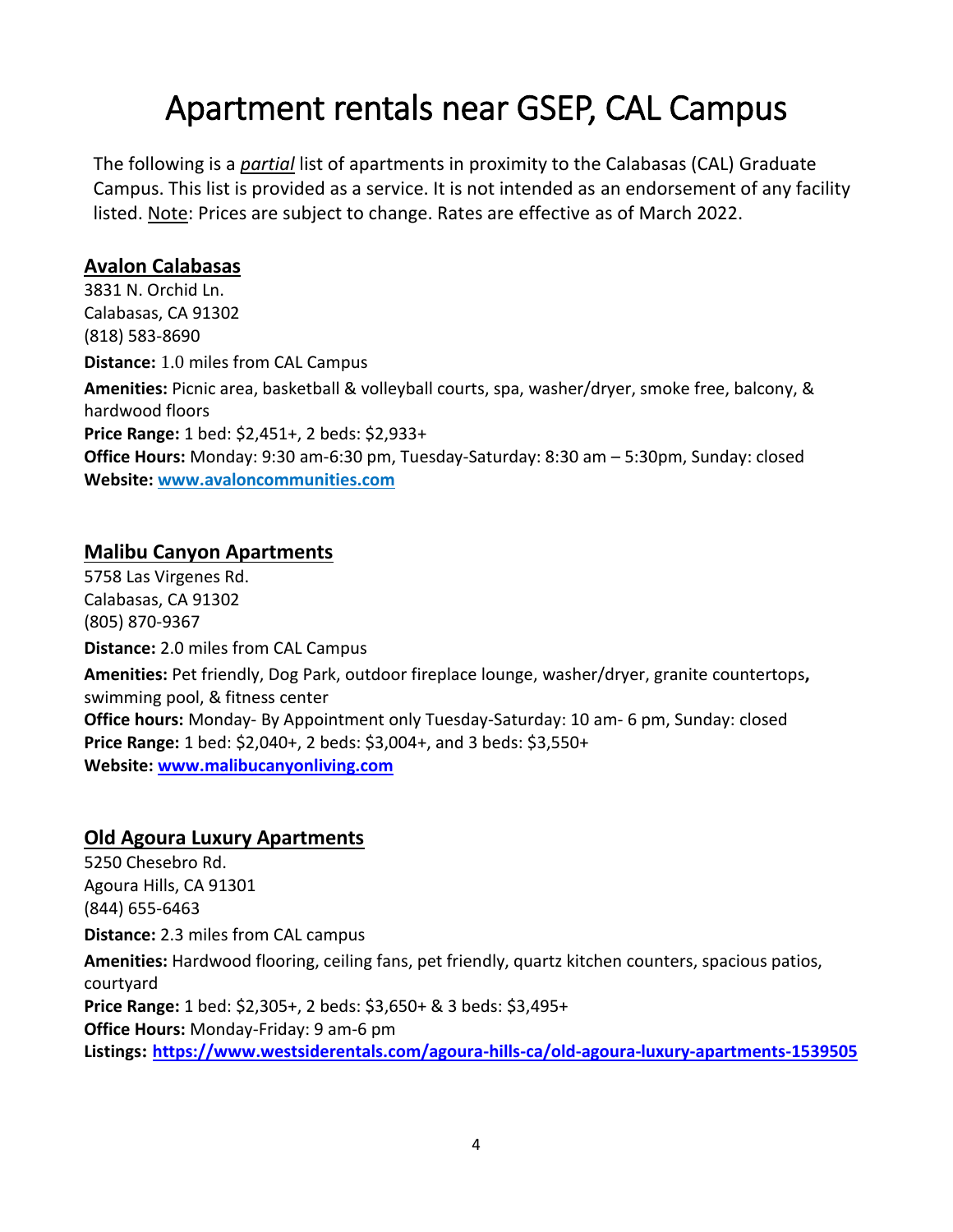#### **Avalon Oak Creek**

29128 Oak Creek Ln. Agoura Hills, CA 91301 (747) 232-5296 **Distance:** 3.8 miles from CAL Campus

**Amenities:** Private balcony or patio, in-unit washer/dryer, walk-in closets, pet friendly, barbeque area, fitness center, underground garage parking, business center, & spa **Price Range:** 1 bed: \$2,498+, 2 bed: \$3,179+ **Office Hours:** Monday-Thursday: 9:30 am- 6:30 pm, Friday & Saturday: 8:30 am-5:30 pm, Sunday: Closed **Website: [www.avaloncommunities.com](http://www.avaloncommunities.com/)**

#### **The Lexington Agoura Hills**

30856 Agoura Rd. Agoura Hills, CA 91301 (818) 889-4755 **Distance:** 5.3 miles from CAL Campus **Amenities**: Sport courts, fitness center, free weights, courtesy patrol, washer/dryer, large closets, built in desk, designer cabinets and fixtures, pet friendly & central heat and air **Price Range:** 1 bed: \$2,714+, 2 bed: \$3,154+ **Office Hours:** Monday: 9:30am-6:30pm, Tues-Saturday 8:30 am-5:30 pm, Sunday: Closed **Website: [www.thelexingtonagoura.com](http://www.thelexingtonagoura.com/)**

#### **The Reserve at Warner Center**

22100 Erwin St. Woodland Hills, CA 91367 (818) 340-3750 **Distance**: 7.5 miles from CAL Campus **Amenities:** Pet friendly, business center, picnic areas, black stainless steel appliances, covered parking, spa, fitness center & tennis courts **Price Range:** 1 bed: \$2,107+, 2 bed: \$2,760+ **Office Hours:** Monday-Friday: 9 am – 6 pm, Saturday: 9 am – 5 pm, Sunday: 10 am – 4 pm **Website: [http://www.thereserveatwarnercenter.com](http://www.thereserveatwarnercenter.com/)**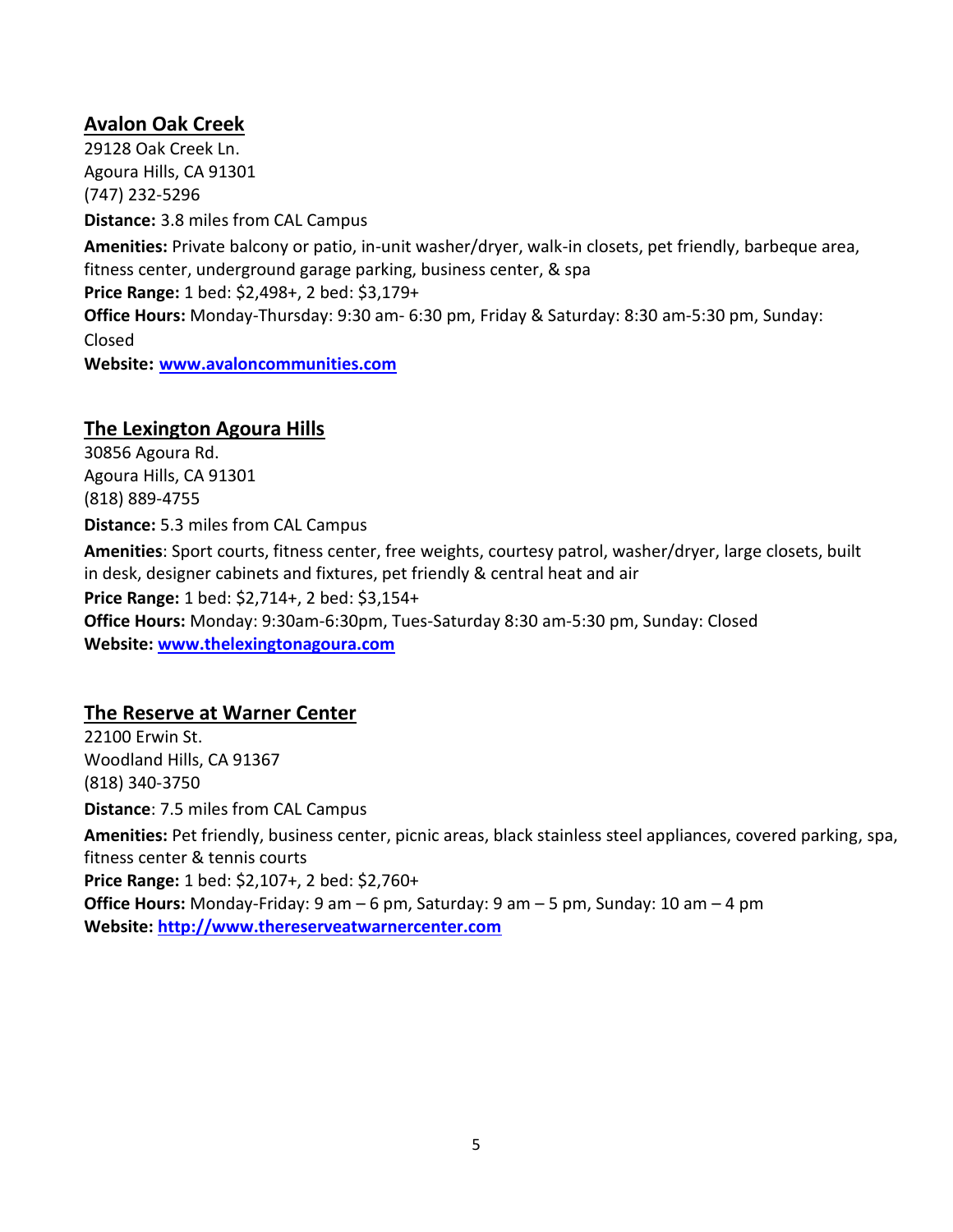# Hotels near GSEP, CAL Campus

The following is a *partial* list of hotels in proximity to the Calabasas (CAL) Graduate Campus. This list is provided as a service. It is not intended as an endorsement of any facility listed. Some hotels *m*ay offer a Pepperdine student discount, please inquire as you make your reservation.

#### **Best Western Plus Inn**

75 W. Thousand Oaks Blvd. Thousand Oaks, CA 91360 (805) 497-3701; [Best Western Link](https://www.bestwestern.com/en_US/book/hotel-rooms.05651.html?iata=00171880&ssob=BLBWI0004G&cid=BLBWI0004G:google:gmb:05651) **Distance: 10.8 miles from CAL campus** 

#### **Four Seasons Hotel Westlake Village**

2 Dole Dr. Westlake Village, CA 91362 (818) 575-3000; [Four Seasons Hotel Link](https://www.fourseasons.com/westlakevillage/)  **Distance: 6.5 miles from CAL campus** 

**Good Nite Inn Calabasas**  26557 Agoura Rd. Calabasas, CA 91302 (818) 880-6000; [Good Nite Inn Link](http://calabasas.goodnite.com/)

**Distance: 0.5 miles from CAL campus**

#### **Hampton Inn & Suites Agoura Hills**

30255 Agoura Rd. Agoura Hills, CA 91301 (818) 597-0333; [Hampton Inn Link](http://hamptoninn3.hilton.com/en/hotels/california/hampton-inn-and-suites-agoura-hills-AGOCAHX/index.html)

**Distance: 7.3 miles from CAL campus** 

#### **Homewood Suites by Hilton**

28901 Canwood St. Agoura Hills, CA 91301 (818) 865-1000; [Homewood Suites Link](http://homewoodsuites3.hilton.com/en/hotels/california/homewood-suites-by-hilton-agoura-hills-AGOHWHW/index.html) **Distance: 3.4 miles from CAL campus** 

#### **Hyatt Regency Westlake**

880 S. Westlake Blvd. Westlake Village, CA 91361 (805) 557-1234; [Hyatt Regency Link](https://westlake.regency.hyatt.com/en/hotel/home.html) **Distance: 7.3 miles from CAL campus** 

#### **Quality Inn & Suites**

12 Conejo Blvd. Thousand Oaks, CA 91360 (805) 495-7011; [Quality Inn & Suites Link](https://www.choicehotels.com/california/thousand-oaks/quality-inn-hotels/caa68?source=gyxt) **Distance: 10.8 miles from CAL campus** 

#### **Residence Inn by Marriott**

30950 Russell Ranch Rd. Westlake Village, CA 91362 (818) 707-4411; [Residence Inn Link](http://www.marriott.com/hotels/travel/laxwv-residence-inn-los-angeles-westlake-village/?scid=bb1a189a-fec3-4d19-a255-54ba596febe2) **Distance: 6.6 miles from CAL campus** 

#### **Sheraton Agoura Hills Hotel**

30100 Agoura Rd. Agoura Hills, CA 91301 (818) 707-1220; [Sheraton Link](http://www.sheratonagourahills.com/?SWAQ=958P) **Distance: 4.3 miles from CAL Campus** 

#### **Westlake Village Inn**

31943 Agoura Rd. Westlake Village, CA 91361 (818) 889-0230; [Westlake Village Inn Link](https://www.westlakevillageinn.com/) **Distance: 6.9 miles from CAL campus**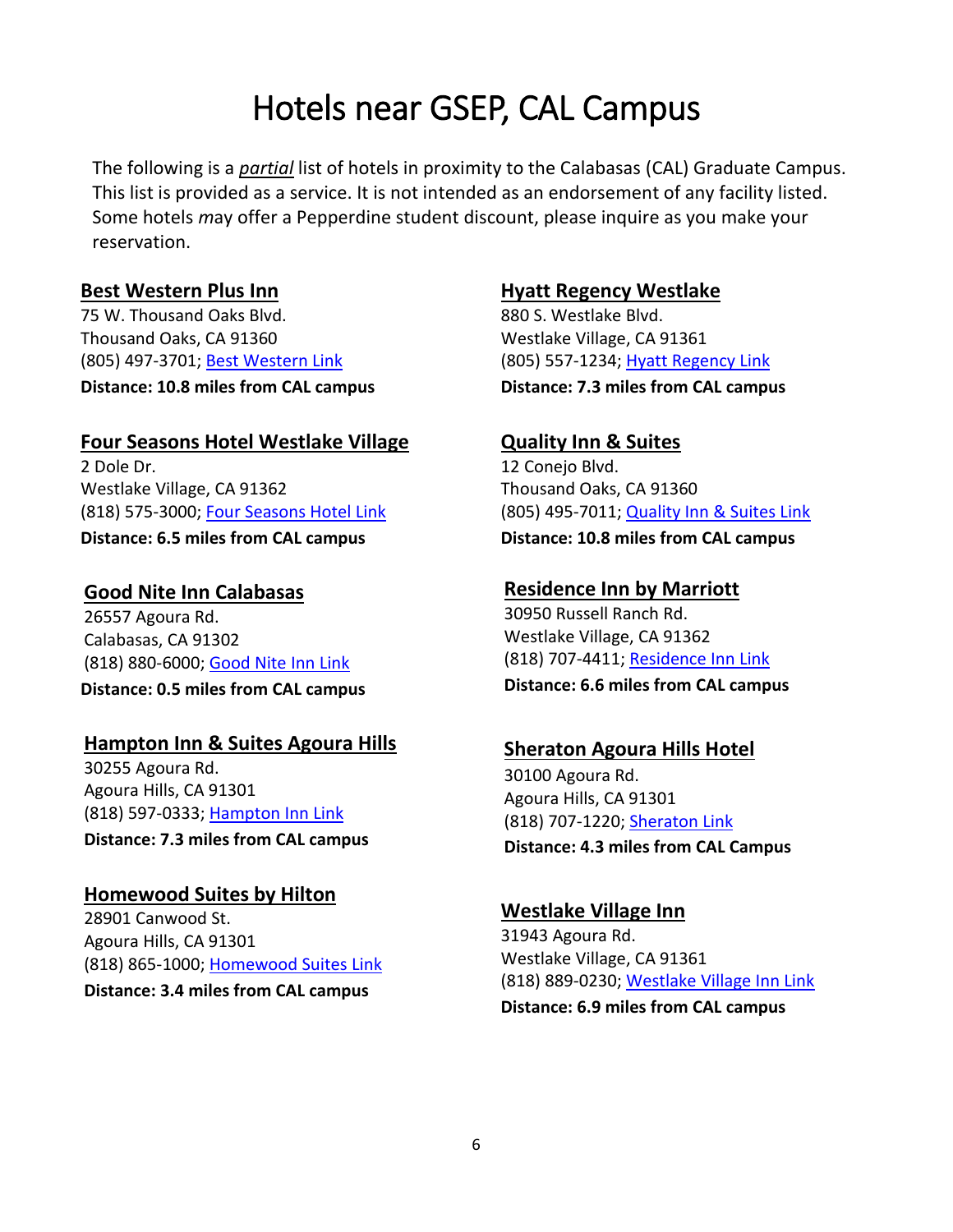### Grocery Stores near GSEP, CAL Campus

#### **Albertsons**

Distance: 0.7 miles 26521 Agoura Rd. Calabasas, CA 91302

#### **Erewhon Market**

Distance: 0.2 miles 26767 Agoura Rd. Calabasas, CA 91302

#### **Trader Joe's**

Distance: 3.5 miles 28941 Canwood St. Agoura Hills, CA 91301

#### **Village Market**

Distance: 1.9 miles 5657 Las Virgenes Rd. Calabasas, CA 91302

### Retail/Convenience Stores near GSEP, CAL Campus

#### **Rite Aid**

Distance: 4.7 miles 4710 Commons Way Calabasas, CA 91302

#### **Soto Westlake**

Distance: 7.8 miles 2899 Agoura Rd. Westlake Village, CA 91361

#### **Starbucks**

Distance: 6.8 miles 30730 Russell Ranch Rd. Westlake Village, CA 91362

#### **Walmart**

Distance: 7.4 miles 6433 Fallbrook Ave. West Hills, CA 91307

#### **CVS Pharmacy/Photo (Two locations)**

Distance: 7.7 miles 2791 Agoura Rd. Thousand Oaks, CA 91361

 **Bed Bath & Beyond** Distance: 7.6 miles 121 S. Westlake Blvd. Thousand Oaks, CA 91362

Distance: 3.9 miles 5623 Kanan Rd. Agoura Hills, CA 91301

#### **Target**

Distance: 6.8 miles 30740 Russell Ranch Rd. Westlake Village, CA 91362